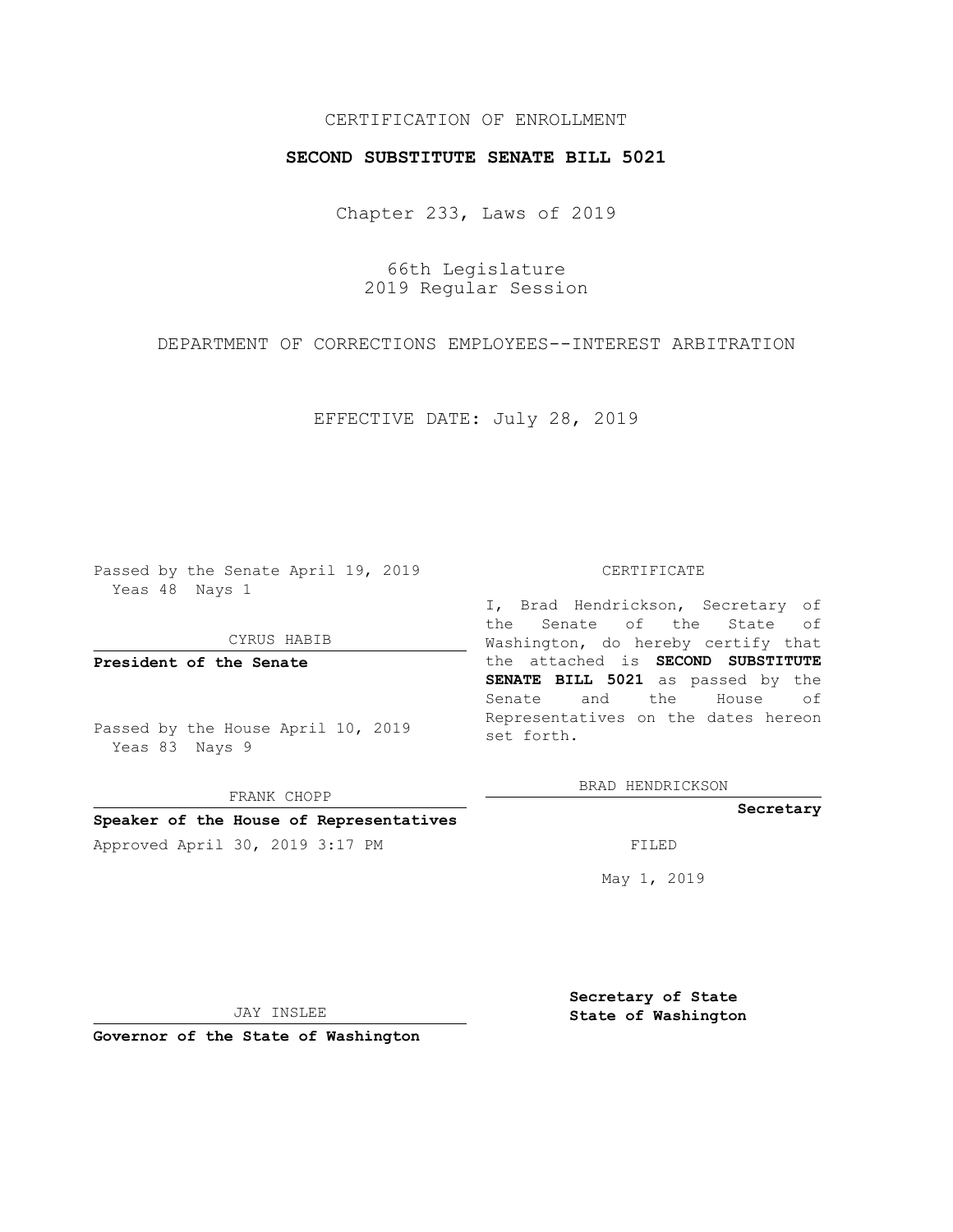## **SECOND SUBSTITUTE SENATE BILL 5021**

AS AMENDED BY THE HOUSE

Passed Legislature - 2019 Regular Session

# **State of Washington 66th Legislature 2019 Regular Session**

**By** Senate Ways & Means (originally sponsored by Senators Van De Wege, Walsh, Keiser, Conway, Hunt, Hobbs, Wellman, Hasegawa, and Kuderer)

READ FIRST TIME 02/27/19.

1 AN ACT Relating to granting interest arbitration to certain 2 department of corrections employees; adding a new section to chapter 3 41.80 RCW; and creating a new section.

4 BE IT ENACTED BY THE LEGISLATURE OF THE STATE OF WASHINGTON:

5 NEW SECTION. **Sec. 1.** A new section is added to chapter 41.80 6 RCW to read as follows:

 (1) In order to maintain dedicated and uninterrupted services to the supervision of criminal offenders that are in state correctional facilities and on community supervision, it is the legislature's intent to grant certain employees of the department of corrections interest arbitration rights as an alternative means of settling 12 disputes.

 (2) This section applies only to employees covered by chapter 41.06 RCW working for the department of corrections, except confidential employees as defined in RCW 41.80.005, members of the Washington management service, internal auditors, and nonsupervisory 17 marine department employees.

 (3) Negotiations between the employer and the exclusive bargaining representative of a unit of employees shall be commenced at least five months before submission of the budget to the legislature. If no agreement has been reached sixty days after the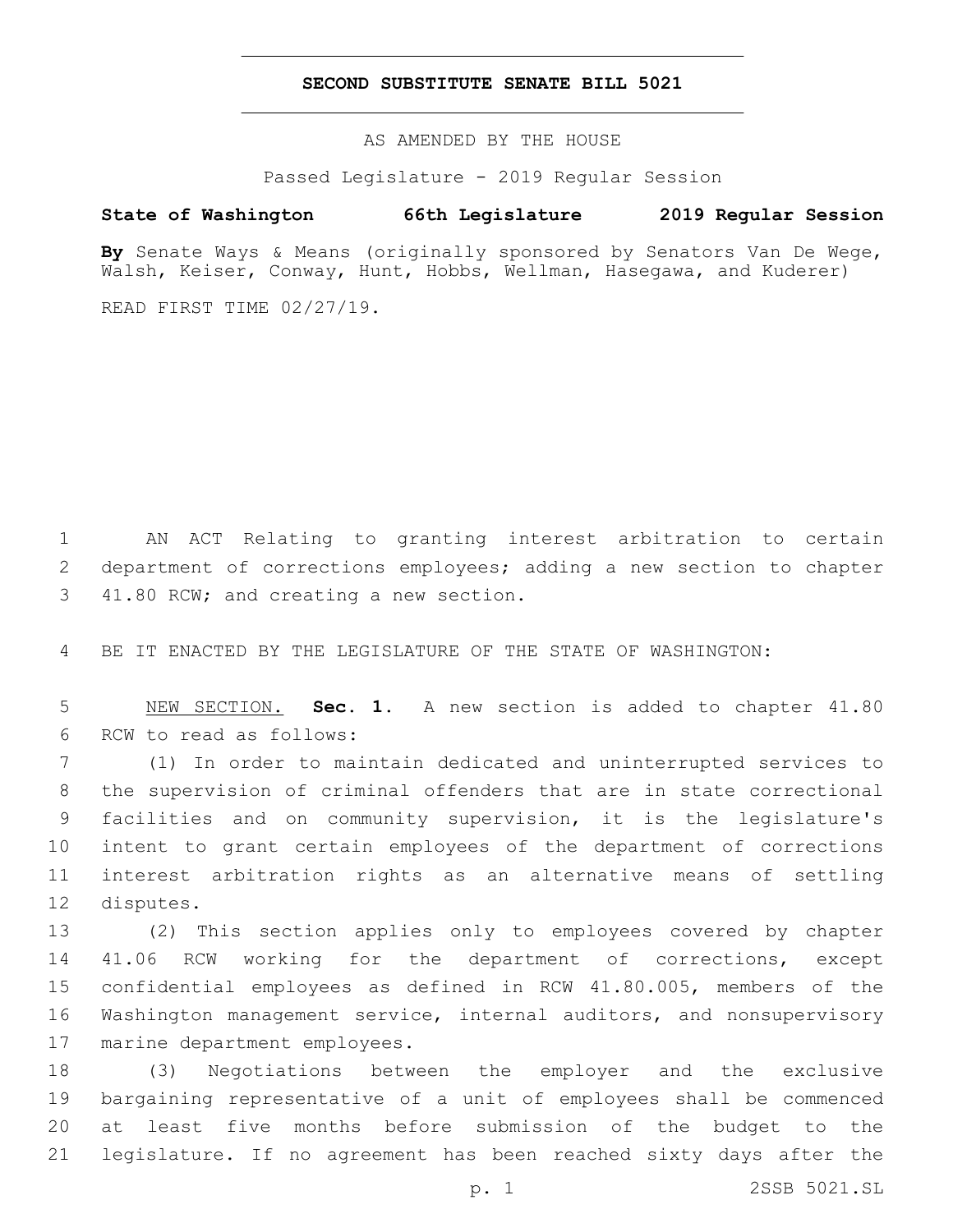commencement of such negotiations then, at any time thereafter, either party may declare that an impasse exists and may submit the dispute to the commission for mediation, with or without the concurrence of the other party. The commission shall appoint a mediator, who shall promptly meet with the representatives of the parties, either jointly or separately, and shall take such other steps as he or she may deem appropriate in order to persuade the parties to resolve their differences and effect an agreement. A mediator, however, does not have a power of compulsion. The mediator may consider only matters that are subject to bargaining under this 11 chapter.

 (4) If an agreement is not reached following a reasonable period 13 of negotiations and mediation, and the director, upon recommendation 14 of the assigned mediator, finds that the parties remain at impasse, then an arbitrator must be appointed to resolve the dispute. The issues for determination by the arbitrator must be limited to the 17 issues certified by the executive director.

 (5) Within ten working days after the first Monday in September of every odd-numbered year, the governor or the governor's designee and the bargaining representatives for any bargaining units covered by this section shall attempt to agree on an interest arbitrator to be used if the parties are not successful in negotiating a comprehensive collective bargaining agreement. The parties will select an arbitrator by mutual agreement or by alternatively striking names from a regional list of seven qualified arbitrators provided by 26 the federal mediation and conciliation service.

 (a) The fees and expenses of the arbitrator, the court reporter, 28 if any, and the cost of the hearing room, if any, will be shared equally between the parties. Each party is responsible for the costs of its attorneys, representatives and witnesses, and all other costs related to the development and presentation of their case.

 (b) Immediately upon selecting an interest arbitrator, the parties shall cooperate to reserve dates with the arbitrator for a potential hearing between August 1st and September 15th of the following even-numbered year. The parties shall also prepare a schedule of at least five negotiation dates, absent an agreement to 37 the contrary.

 (c) The parties shall execute a written agreement before December 15th of the odd-numbered year setting forth the name of the arbitrator and the dates reserved for bargaining and arbitration.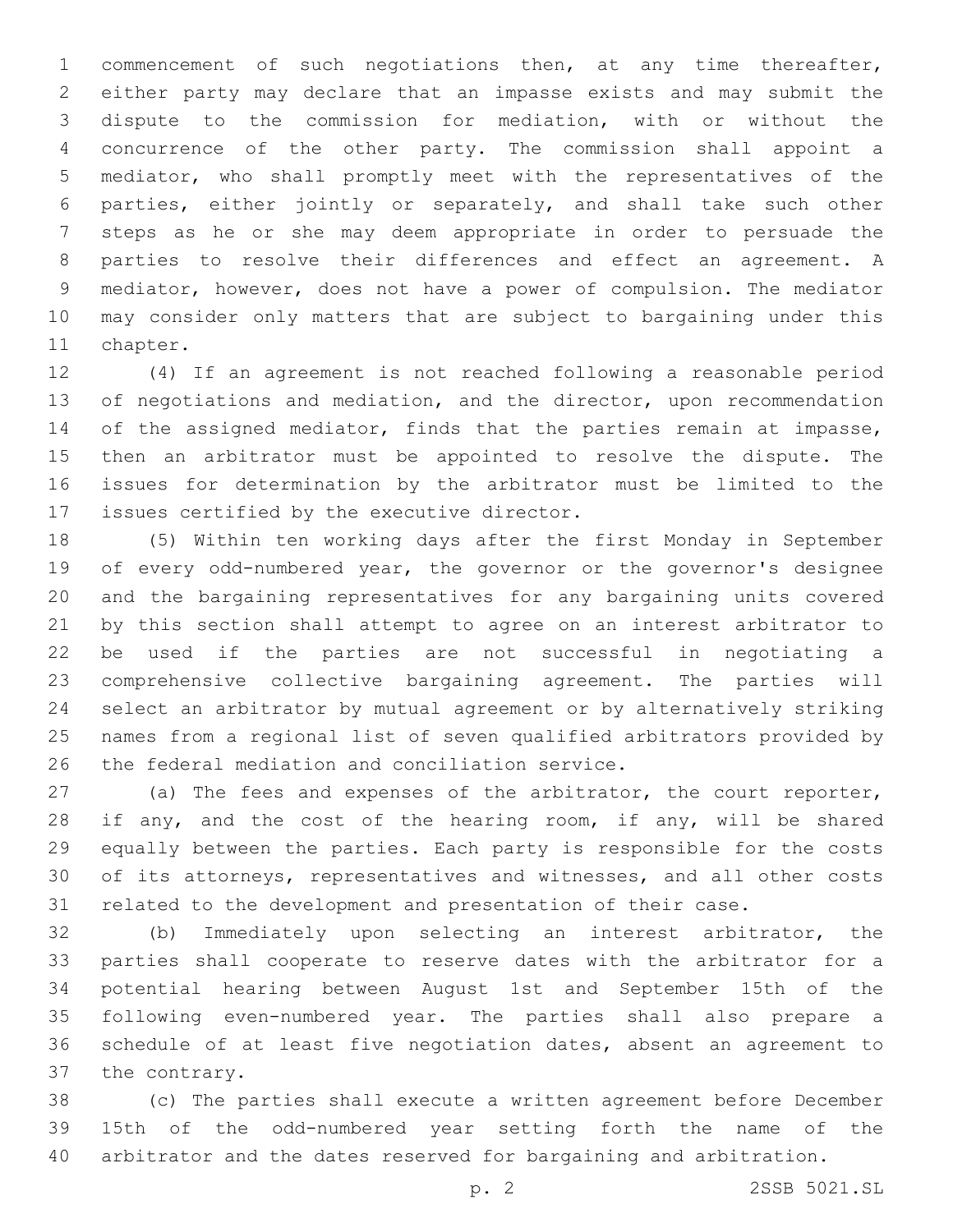(d)(i) The arbitrator must hold a hearing and provide reasonable notice of the hearing to the parties to the dispute. The hearing must be informal and each party has the opportunity to present evidence and make arguments. The arbitrator may not present the case for a 5 party to the proceedings.

 (ii) The rules of evidence prevailing in judicial proceedings may be considered, but are not binding, and any oral testimony or documentary evidence or other data deemed relevant by the arbitrator may be received in evidence. A recording of the proceedings must be 10 taken.

 (iii) The arbitrator may administer oaths, require the attendance 12 of witnesses, and require the production of such books, papers, contracts, agreements, and documents deemed by the arbitrator to be material to a just determination of the issues in dispute. If a 15 person refuses to obey a subpoena issued by the arbitrator, or refuses to be sworn or to make an affirmation to testify, or a witness, party, or attorney for a party is guilty of contempt while in attendance at a hearing, the arbitrator may invoke the jurisdiction of the superior court in the county where the labor dispute exists, and the court may issue an appropriate order. Any failure to obey the order may be punished by the court as a contempt 22 thereof.

 (6) The arbitrator may consider only matters that are subject to bargaining under RCW 41.80.020(1), and may not consider those subjects listed under RCW 41.80.020 (2) and (3) and 41.80.040.

 (a) In making its determination, the arbitrator shall take into 27 consideration the following factors:

 (i) The financial ability of the department of corrections to pay for the compensation and benefit provisions of a collective 30 bargaining agreement;

(ii) The constitutional and statutory authority of the employer;

32 (iii) Stipulations of the parties;

 (iv) Comparison of the wages, hours, and conditions of employment of personnel involved in the proceedings with the wages, hours, and conditions of employment of like personnel of like state government employers of similar size in the western United States;

 (v) The ability of the department of corrections to retain 38 employees;

 (vi) The overall compensation presently received by department of corrections employees, including direct wage compensation, vacations,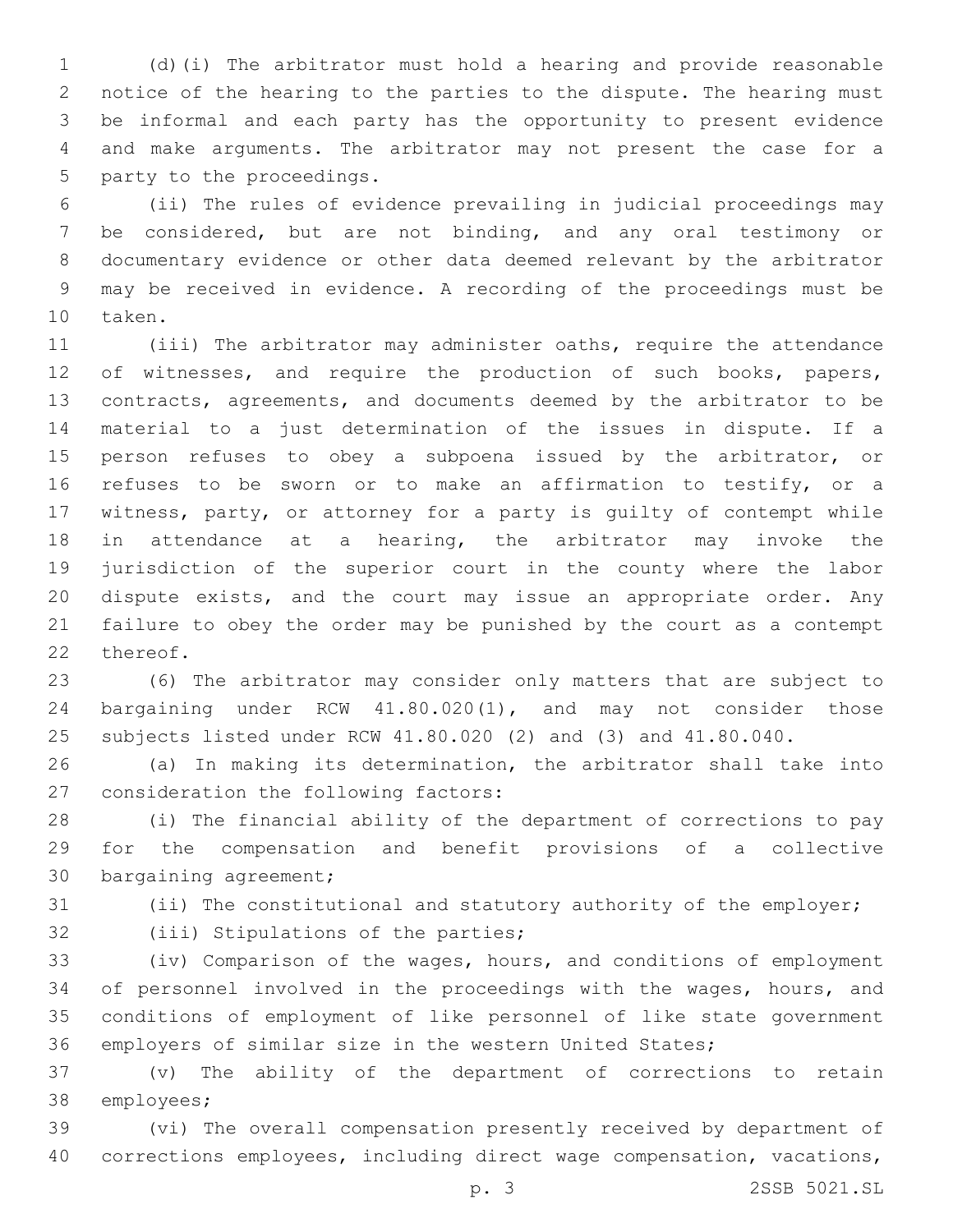holidays, and other paid excused time, pensions, insurance benefits, 2 and all other direct or indirect monetary benefits received;

 (vii) Changes in any of the factors listed in this subsection 4 during the pendency of the proceedings; and

 (viii) Such other factors which are normally or traditionally taken into consideration in the determination of matters that are 7 subject to bargaining under RCW 41.80.020(1).

 (b) The decision of an arbitrator under this section is subject 9 to RCW 41.80.010(3).

 (7) During the pendency of the proceedings before the arbitrator, existing wages, hours, and other conditions of employment shall not be changed by action of either party without the consent of the other but a party may so consent without prejudice to his or her rights or 14 position under chapter 41.56 RCW.

 (8)(a) If the representative of either or both the employees and the state refuses to submit to the procedures set forth in subsections (3), (4), and (5) of this section, the parties, or the commission on its own motion, may invoke the jurisdiction of the superior court for the county in which the labor dispute exists and the court may issue an appropriate order. A failure to obey the order may be punished by the court as a contempt thereof.

 (b) A decision of the arbitrator is final and binding on the 23 parties, and may be enforced at the instance of either party, the arbitrator, or the commission in the superior court for the county where the dispute arose. However, the decision of the arbitrator is not binding on the legislature and, if the legislature does not approve the funds necessary to implement provisions pertaining to the compensation and fringe benefit provision of an interest arbitration award, the provisions are not binding on the state or department of corrections.30

 (9) Subject to the provisions of this section, the parties shall follow the commission's procedures for interest arbitration.

 NEW SECTION. **Sec. 2.** If specific funding for the purposes of this act, referencing this act by bill or chapter number, is not provided by June 30, 2019, in the omnibus appropriations act, this act is null and void.

> Passed by the Senate April 19, 2019. Passed by the House April 10, 2019. Approved by the Governor April 30, 2019.